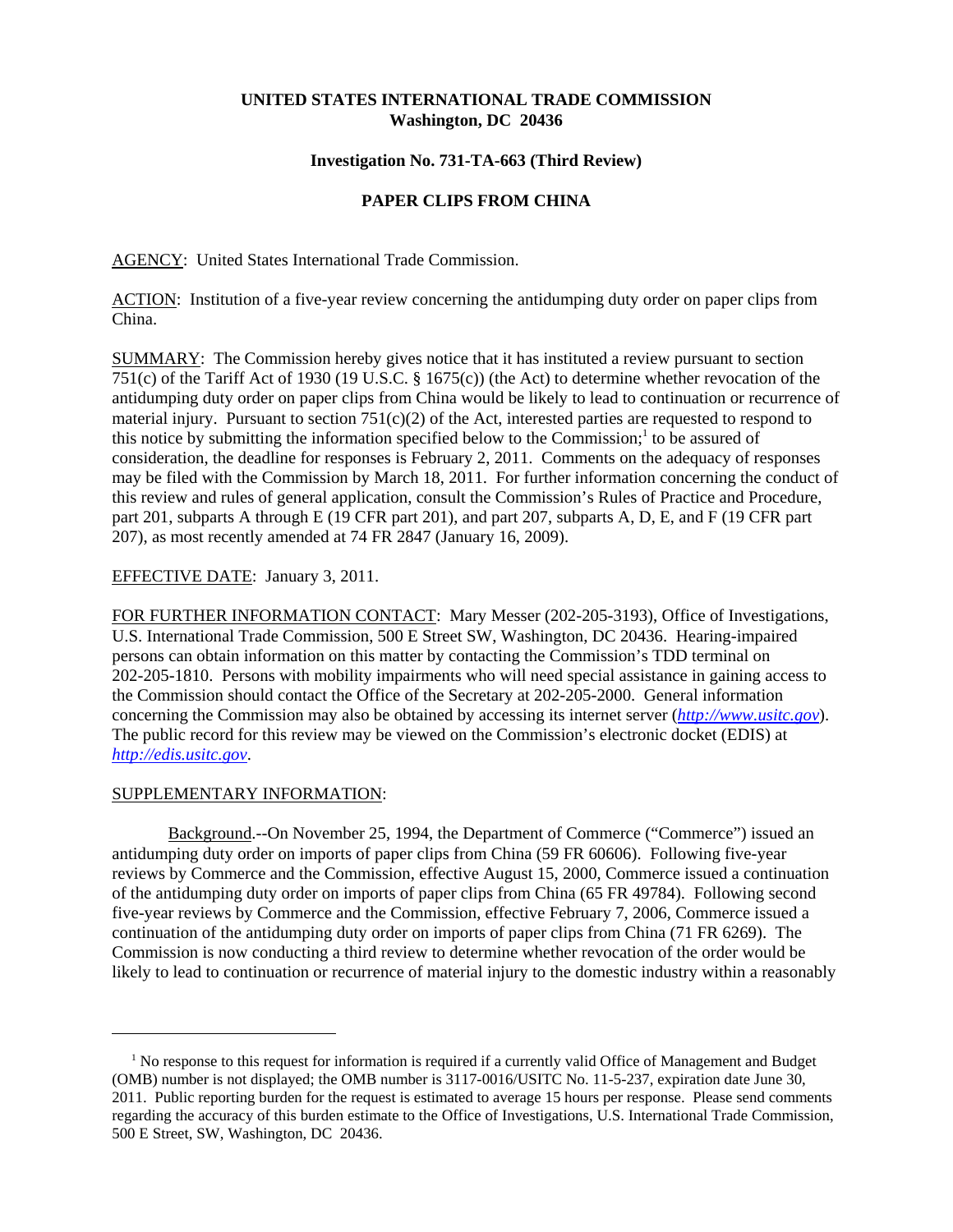foreseeable time. It will assess the adequacy of interested party responses to this notice of institution to determine whether to conduct a full review or an expedited review. The Commission's determination in any expedited review will be based on the facts available, which may include information provided in response to this notice.

Definitions.--The following definitions apply to this review:

- (1) *Subject Merchandise* is the class or kind of merchandise that is within the scope of the five-year review, as defined by the Department of Commerce.
- (2) The *Subject Country* in this review is China.
- (3) The *Domestic Like Product* is the domestically produced product or products which are like, or in the absence of like, most similar in characteristics and uses with, the *Subject Merchandise*. In its original determination and its expedited first and second five-year review determinations, the Commission defined the *Domestic Like Product* as certain wire paper clips, coextensive with Commerce's scope.
- (4) The *Domestic Industry* is the U.S. producers as a whole of the *Domestic Like Product*, or those producers whose collective output of the *Domestic Like Product* constitutes a major proportion of the total domestic production of the product. In its original determination and its expedited first and second five-year review determinations, the Commission defined the *Domestic Industry* to consist of all domestic producers of paper clips.
- (5) An *Importer* is any person or firm engaged, either directly or through a parent company or subsidiary, in importing the *Subject Merchandise* into the United States from a foreign manufacturer or through its selling agent.

Participation in the review and public service list.--Persons, including industrial users of the *Subject Merchandise* and, if the merchandise is sold at the retail level, representative consumer organizations, wishing to participate in the review as parties must file an entry of appearance with the Secretary to the Commission, as provided in section 201.11(b)(4) of the Commission's rules, no later than 21 days after publication of this notice in the *Federal Register*. The Secretary will maintain a public service list containing the names and addresses of all persons, or their representatives, who are parties to the review.

Former Commission employees who are seeking to appear in Commission five-year reviews are advised that they may appear in a review even if they participated personally and substantially in the corresponding underlying original investigation. The Commission's designated agency ethics official has advised that a five-year review is not considered the "same particular matter" as the corresponding underlying original investigation for purposes of 18 U.S.C. § 207, the post employment statute for Federal employees, and Commission rule 201.15(b)(19 CFR § 201.15(b)), 73 FR 24609 (May 5, 2008). This advice was developed in consultation with the Office of Government Ethics. Consequently, former employees are not required to seek Commission approval to appear in a review under Commission rule 19 CFR § 201.15, even if the corresponding underlying original investigation was pending when they were Commission employees. For further ethics advice on this matter, contact Carol McCue Verratti, Deputy Agency Ethics Official, at 202-205-3088.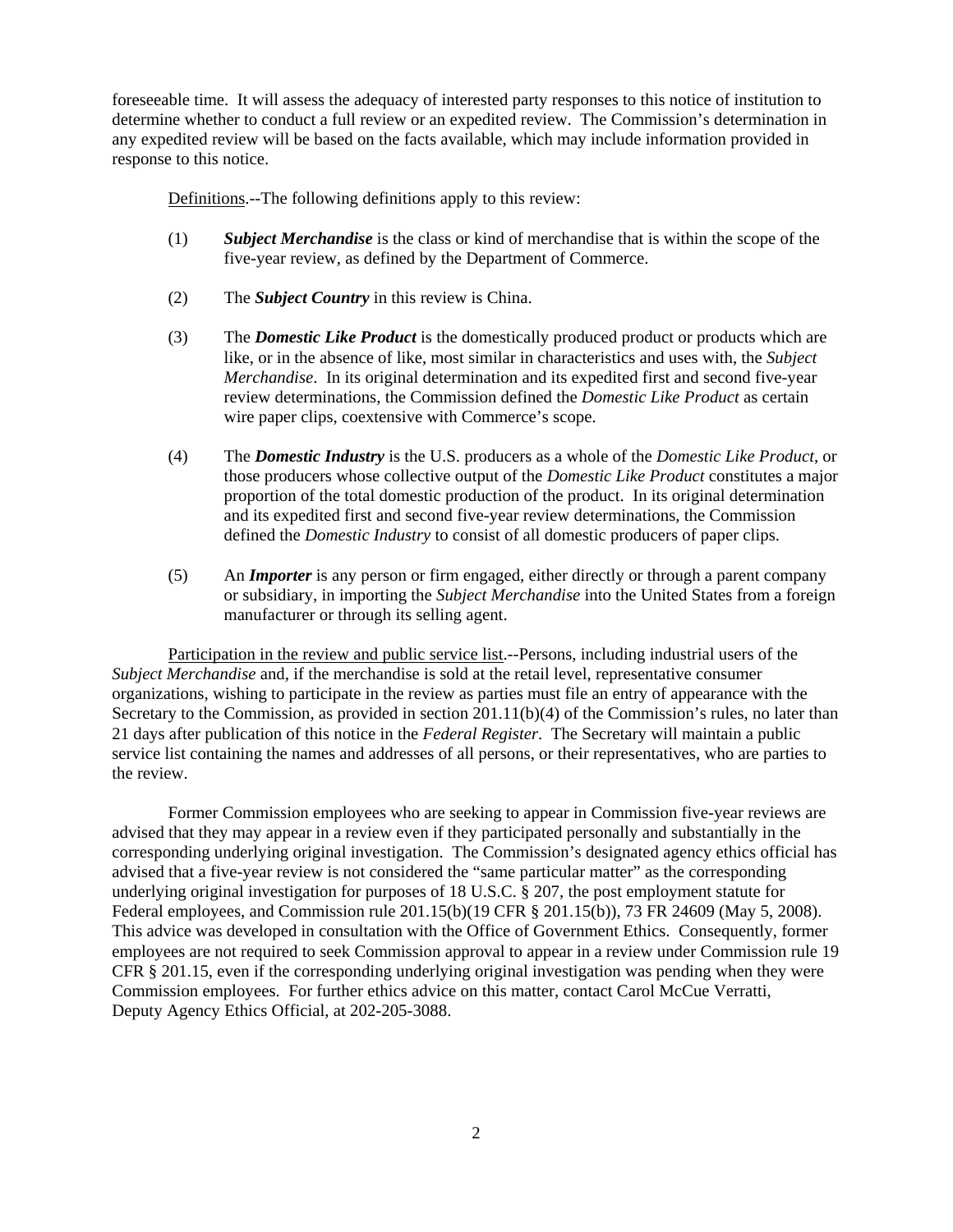Limited disclosure of business proprietary information (BPI) under an administrative protective order (APO) and APO service list.--Pursuant to section 207.7(a) of the Commission's rules, the Secretary will make BPI submitted in this review available to authorized applicants under the APO issued in the review, provided that the application is made no later than 21 days after publication of this notice in the *Federal Register*. Authorized applicants must represent interested parties, as defined in 19 U.S.C. § 1677(9), who are parties to the review. A separate service list will be maintained by the Secretary for those parties authorized to receive BPI under the APO.

Certification.--Pursuant to section 207.3 of the Commission's rules, any person submitting information to the Commission in connection with this review must certify that the information is accurate and complete to the best of the submitter's knowledge. In making the certification, the submitter will be deemed to consent, unless otherwise specified, for the Commission, its employees, and contract personnel to use the information provided in any other reviews or investigations of the same or comparable products which the Commission conducts under Title VII of the Act, or in internal audits and investigations relating to the programs and operations of the Commission pursuant to 5 U.S.C. Appendix 3.

Written submissions.--Pursuant to section 207.61 of the Commission's rules, each interested party response to this notice must provide the information specified below. The deadline for filing such responses is February 2, 2011. Pursuant to section 207.62(b) of the Commission's rules, eligible parties (as specified in Commission rule  $207.62(b)(1)$ ) may also file comments concerning the adequacy of responses to the notice of institution and whether the Commission should conduct an expedited or full review. The deadline for filing such comments is March 18, 2011. All written submissions must conform with the provisions of sections 201.8 and 207.3 of the Commission's rules and any submissions that contain BPI must also conform with the requirements of sections 201.6 and 207.7 of the Commission's rules. The Commission's rules do not authorize filing of submissions with the Secretary by facsimile or electronic means, except to the extent permitted by section 201.8 of the Commission's rules, as amended, 67 FR 68036 (November 8, 2002). Also, in accordance with sections 201.16(c) and 207.3 of the Commission's rules, each document filed by a party to the review must be served on all other parties to the review (as identified by either the public or APO service list as appropriate), and a certificate of service must accompany the document (if you are not a party to the review you do not need to serve your response).

Inability to provide requested information.--Pursuant to section 207.61(c) of the Commission's rules, any interested party that cannot furnish the information requested by this notice in the requested form and manner shall notify the Commission at the earliest possible time, provide a full explanation of why it cannot provide the requested information, and indicate alternative forms in which it can provide equivalent information. If an interested party does not provide this notification (or the Commission finds the explanation provided in the notification inadequate) and fails to provide a complete response to this notice, the Commission may take an adverse inference against the party pursuant to section 776(b) of the Act in making its determination in the review.

INFORMATION TO BE PROVIDED IN RESPONSE TO THIS NOTICE OF INSTITUTION: As used below, the term "firm" includes any related firms.

- (1) The name and address of your firm or entity (including World Wide Web address) and name, telephone number, fax number, and E-mail address of the certifying official.
- (2) A statement indicating whether your firm/entity is a U.S. producer of the *Domestic Like Product*, a U.S. union or worker group, a U.S. importer of the *Subject Merchandise*, a foreign producer or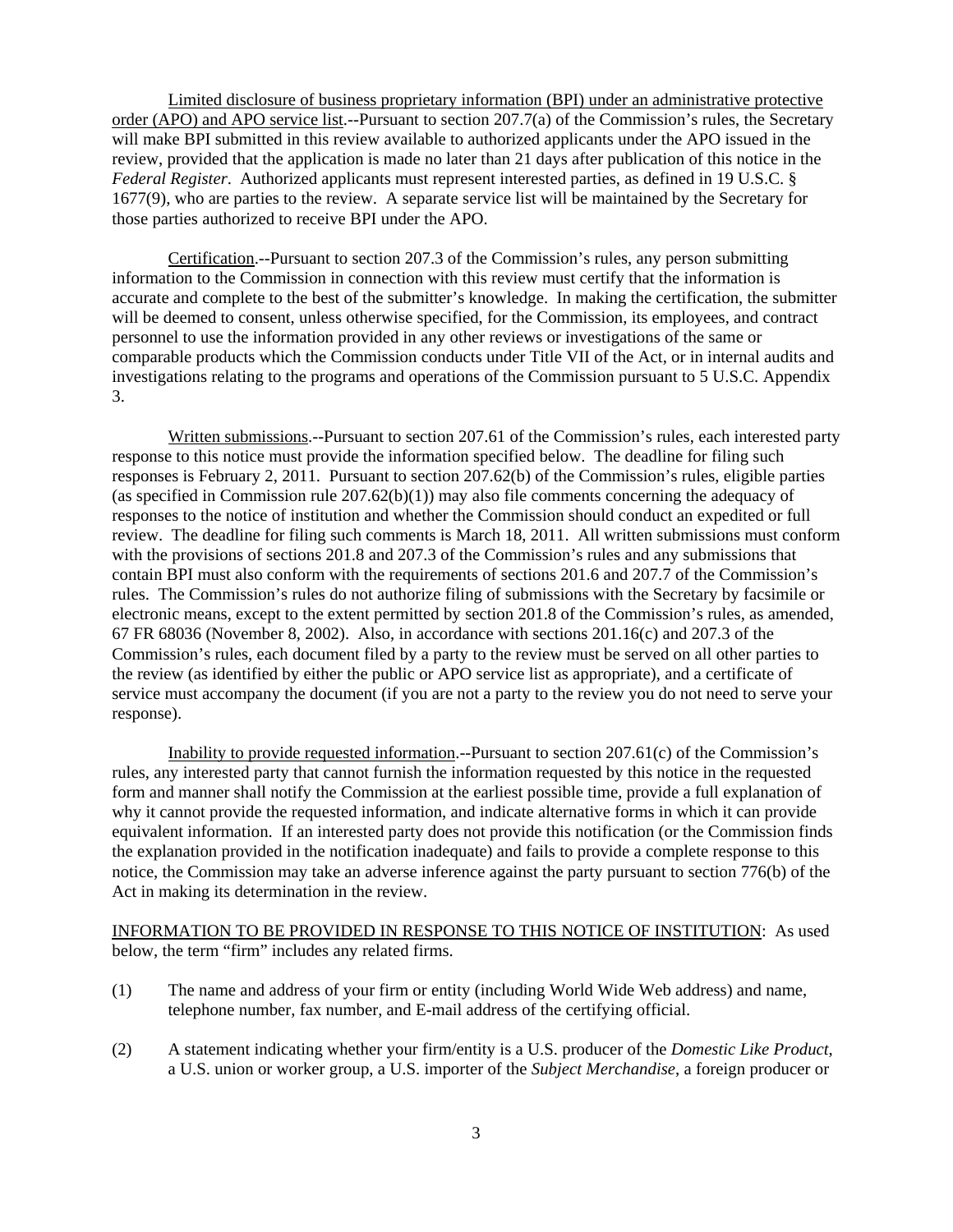exporter of the *Subject Merchandise*, a U.S. or foreign trade or business association, or another interested party (including an explanation). If you are a union/worker group or trade/business association, identify the firms in which your workers are employed or which are members of your association.

- (3) A statement indicating whether your firm/entity is willing to participate in this review by providing information requested by the Commission.
- (4) A statement of the likely effects of the revocation of the antidumping duty order on the *Domestic Industry* in general and/or your firm/entity specifically. In your response, please discuss the various factors specified in section 752(a) of the Act (19 U.S.C. § 1675a(a)) including the likely volume of subject imports, likely price effects of subject imports, and likely impact of imports of *Subject Merchandise* on the *Domestic Industry*.
- (5) A list of all known and currently operating U.S. producers of the *Domestic Like Product*. Identify any known related parties and the nature of the relationship as defined in section  $771(4)(B)$  of the Act (19 U.S.C. § 1677(4)(B)).
- (6) A list of all known and currently operating U.S. importers of the *Subject Merchandise* and producers of the *Subject Merchandise* in the *Subject Country* that currently export or have exported *Subject Merchandise* to the United States or other countries after 2004.
- (7) A list of 3-5 leading purchasers in the U.S. market for the *Domestic Like Product* and the *Subject Merchandise* (including street address, World Wide Web address, and the name, telephone number, fax number, and E-mail address of a responsible official at each firm).
- (8) A list of known sources of information on national or regional prices for the *Domestic Like Product* or the *Subject Merchandise* in the U.S. or other markets.
- (9) If you are a U.S. producer of the *Domestic Like Product*, provide the following information on your firm's operations on that product during calendar year 2010, except as noted (report quantity data in units and value data in U.S. dollars, f.o.b. plant). If you are a union/worker group or trade/business association, provide the information, on an aggregate basis, for the firms in which your workers are employed/which are members of your association.
	- (a) Production (quantity) and, if known, an estimate of the percentage of total U.S. production of the *Domestic Like Product* accounted for by your firm's(s') production;
	- (b) Capacity (quantity) of your firm to produce the *Domestic Like Product* (i.e., the level of production that your establishment(s) could reasonably have expected to attain during the year, assuming normal operating conditions (using equipment and machinery in place and ready to operate), normal operating levels (hours per week/weeks per year), time for downtime, maintenance, repair, and cleanup, and a typical or representative product mix);
	- (c) the quantity and value of U.S. commercial shipments of the *Domestic Like Product* produced in your U.S. plant(s);
	- (d) the quantity and value of U.S. internal consumption/company transfers of the *Domestic Like Product* produced in your U.S. plant(s); and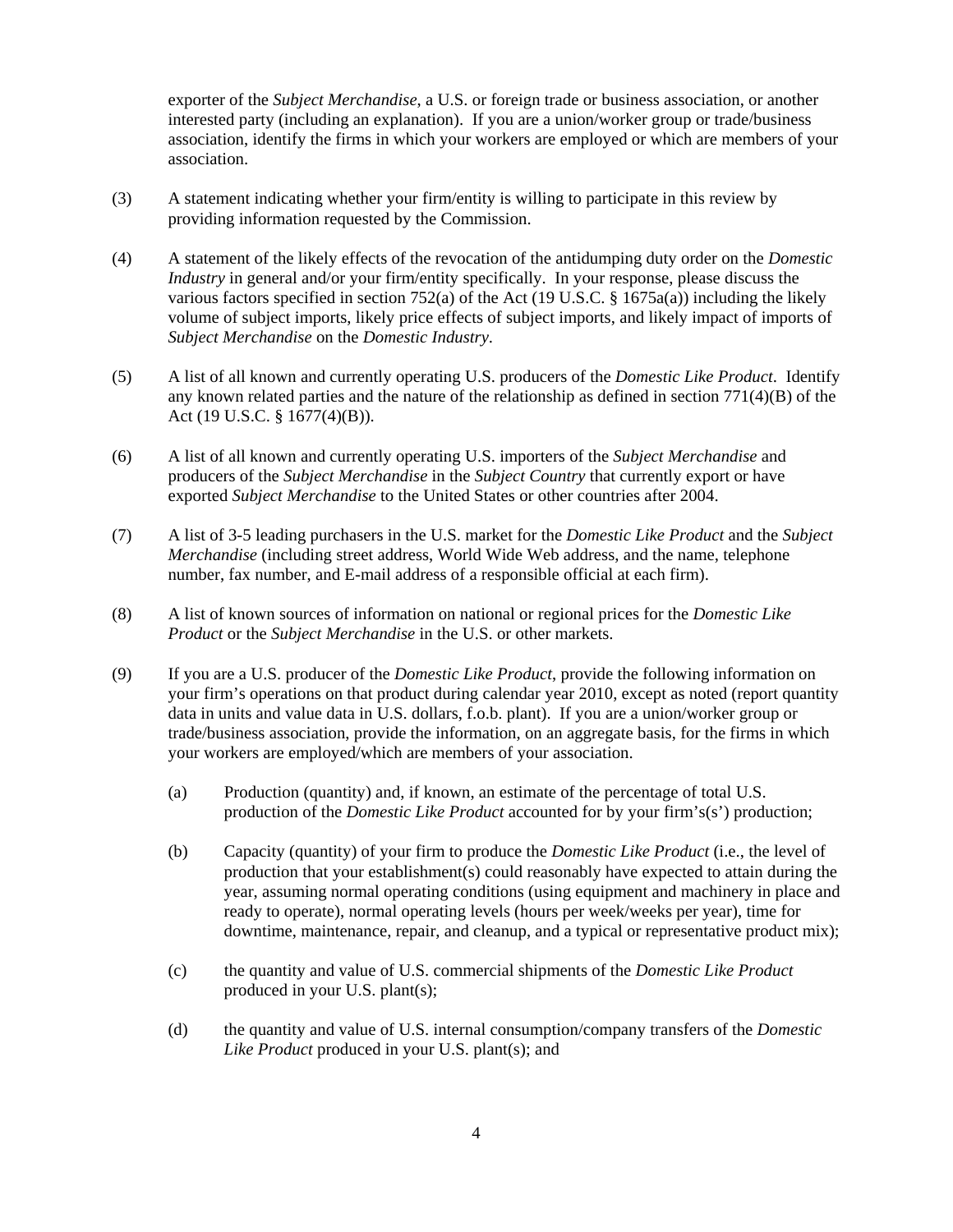- (e) the value of (i) net sales, (ii) cost of goods sold (COGS), (iii) gross profit, (iv) selling, general and administrative (SG&A) expenses, and (v) operating income of the *Domestic Like Product* produced in your U.S. plant(s) (include both U.S. and export commercial sales, internal consumption, and company transfers) for your most recently completed fiscal year (identify the date on which your fiscal year ends).
- (10) If you are a U.S. importer or a trade/business association of U.S. importers of the *Subject Merchandise* from the *Subject Country*, provide the following information on your firm's(s') operations on that product during calendar year 2010 (report quantity data in units and value data in U.S. dollars). If you are a trade/business association, provide the information, on an aggregate basis, for the firms which are members of your association.
	- (a) The quantity and value (landed, duty-paid but not including antidumping duties) of U.S. imports and, if known, an estimate of the percentage of total U.S. imports of *Subject Merchandise* from the *Subject Country* accounted for by your firm's(s') imports;
	- (b) the quantity and value (f.o.b. U.S. port, including antidumping duties) of U.S. commercial shipments of *Subject Merchandise* imported from the *Subject Country*; and
	- (c) the quantity and value (f.o.b. U.S. port, including antidumping duties) of U.S. internal consumption/company transfers of *Subject Merchandise* imported from the *Subject Country*.
- (11) If you are a producer, an exporter, or a trade/business association of producers or exporters of the *Subject Merchandise* in the *Subject Country*, provide the following information on your firm's(s') operations on that product during calendar year 2010 (report quantity data in units and value data in U.S. dollars, landed and duty-paid at the U.S. port but not including antidumping duties). If you are a trade/business association, provide the information, on an aggregate basis, for the firms which are members of your association.
	- (a) Production (quantity) and, if known, an estimate of the percentage of total production of *Subject Merchandise* in the *Subject Country* accounted for by your firm's(s') production;
	- (b) Capacity (quantity) of your firm to produce the *Subject Merchandise* in the *Subject Country* (i.e., the level of production that your establishment(s) could reasonably have expected to attain during the year, assuming normal operating conditions (using equipment and machinery in place and ready to operate), normal operating levels (hours per week/weeks per year), time for downtime, maintenance, repair, and cleanup, and a typical or representative product mix); and
	- (c) the quantity and value of your firm's(s') exports to the United States of *Subject Merchandise* and, if known, an estimate of the percentage of total exports to the United States of *Subject Merchandise* from the *Subject Country* accounted for by your firm's(s') exports.
- (12) Identify significant changes, if any, in the supply and demand conditions or business cycle for the *Domestic Like Product* that have occurred in the United States or in the market for the *Subject Merchandise* in the *Subject Country* after 2004, and significant changes, if any, that are likely to occur within a reasonably foreseeable time. Supply conditions to consider include technology; production methods; development efforts; ability to increase production (including the shift of